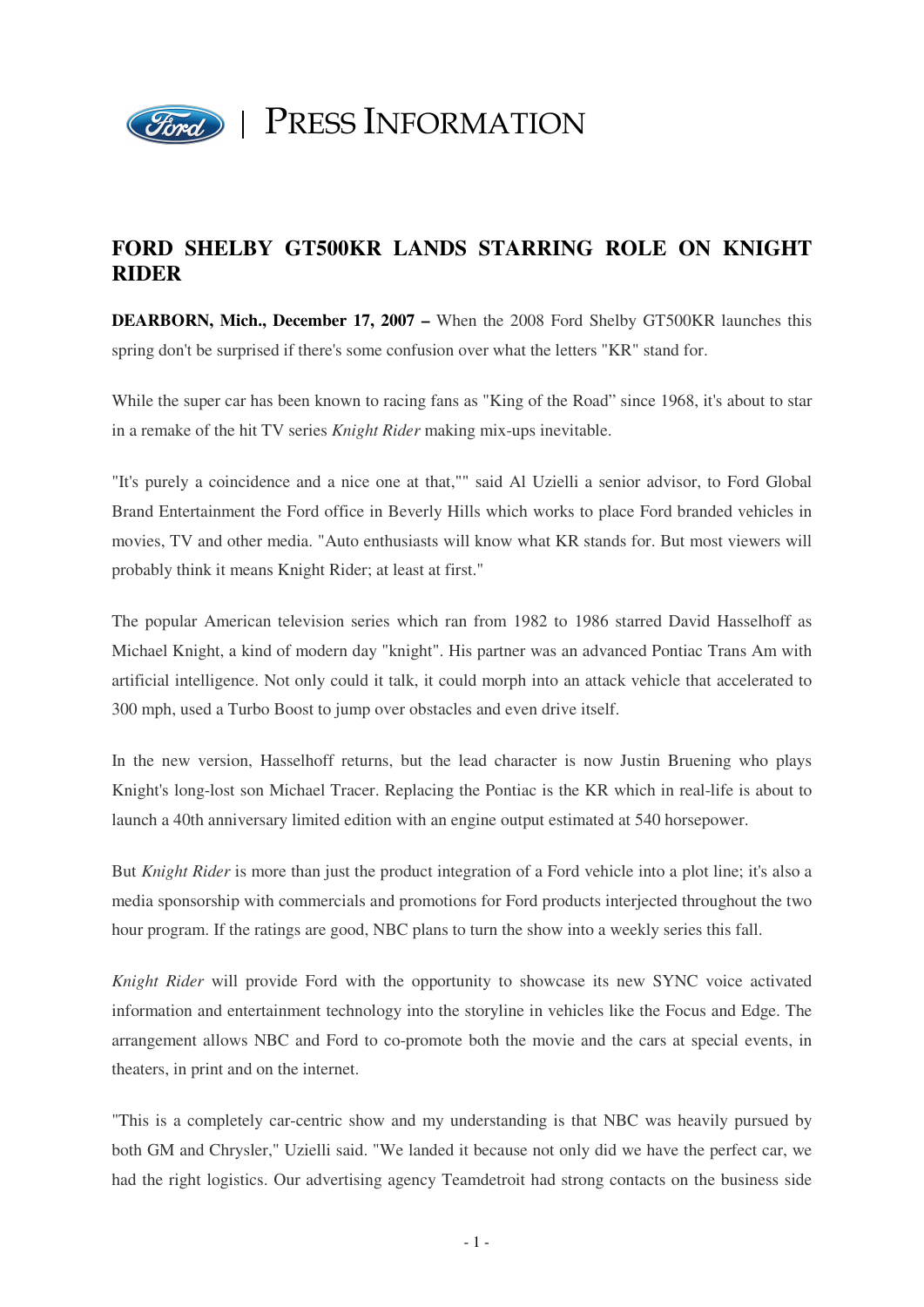

## PRESS INFORMATION

and our team at Ford Global Brand Entertainment had a close relationship with the creative side including the new head of NBC Entertainment Ben Silverman."

For many *Knight Rider* fans the casting of the car known as KITT (Knight Industries Three Thousand) is as important as the lead character.

In the movie version, KITT's supercomputer is capable of hacking almost any system and its body – thanks to its creator's work and nanotechnology – is capable of actually shifting shape and color. Plus, its artificial intelligence makes it the ideal good cop partner: logical, precise and possessing infinite knowledge. It is the ultimate car – and someone will be willing to do anything to obtain it.

For designers, the first challenge of creating a screen version of the "King of the Road" 2008 Shelby GT500KR, was that the car isn't even on the road yet. The solution was to go to Galpin Auto Sports (GAS) who is well-known for creating one-of-a-kind vehicles in the California market.

GAS had one week to create the new KITT, and they pulled out all the stops. Six people worked full time to create the Mustang that would be sent over to Picture Car Warehouse as the father of all the KITT derivatives and stunt cars.

Not only does KITT make its appearance as a GT500KR but *Knight Rider* fans get to see KITT in three modes – *HERO, ATTACK* and camouflage versions.

The HERO is a standard 540-horsepower Shelby GT500KR and the ATTACK is a further modified high-speed version.

The GT500KR is built up from a Mustang GT with an automatic transmission to facilitate the driving scenes, stunts, and camera work necessary to produce the great action scenes in the movie. Stunt versions were also built for doing all of the aggressive driving maneuvers.

The *ATTACK* version was designed by Harold Belker who is also responsible for the vehicles in movies like *Batman & Robin, Armageddon, Deep Blue Sea, Inspector Gadget, Battlefield Earth, Spider-Man, Minority Report, XXX, The Cat in the Hat and Superman.* 

Working with Belker was Ted Moser of Picture Car Warehouse and 25 automotive specialists who, created six variations of the GT500KR. The *ATTACK* car features a new rear bumper cover, two-